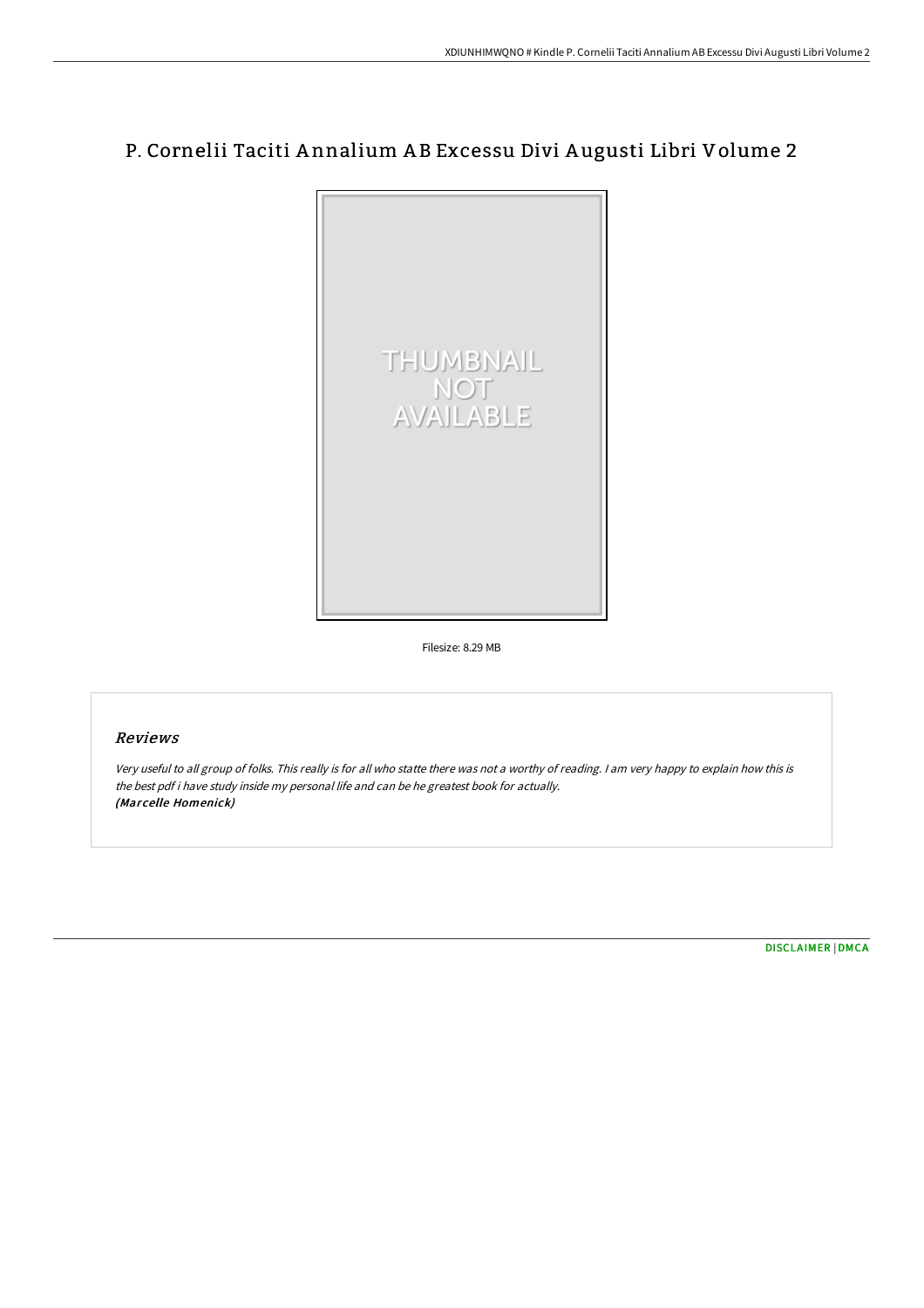## P. CORNELII TACITI ANNALIUM AB EXCESSU DIVI AUGUSTI LIBRI VOLUME 2



To get P. Cornelii Taciti Annalium AB Excessu Divi Augusti Libri Volume 2 eBook, make sure you click the link beneath and save the file or get access to additional information that are highly relevant to P. CORNELII TACITI ANNALIUM AB EXCESSU DIVI AUGUSTI LIBRI VOLUME 2 book.

RareBooksClub. Paperback. Book Condition: New. This item is printed on demand. Paperback. 38 pages. Original publisher: Washington, D. C. : U. S. G. P. O. , 2001. OCLC Number: (OCoLC)48429481 Subject: Nurses -- Recruiting -- United States. Excerpt: . . . 15 enrollment priority 5 because of their increased inability to defray copayments. This provision changes section 1722 of title 38, United States Code, to also include the HUD income index in determining eligi-bility for treatment as a low-income family based upon the vet-erans permanent residence. This eligibility determinant is in addition to ability to receive state assistance under title XIX of the So-cial Security Act, the receipt of pension under section 1521 of title 38, United States Code, or meeting VAs annual means test thresh-olds. An important goal in creating this additional eligibility deter-minant is to protect those veterans already enrolled in priority 5 from being reevaluated and placed into priority 7, thereby trig-gering various copayment requirements. Thus, the current national threshold would remain in place as the base figure even if the HUD formula determines the low-income rate for a particular area is actually less than that amount. The effective date of this change is January 1, 2002, and shall apply to all means tests after December 31, 2001, using data from the HUD index at the time the means test is given. . . SEC 203 FUNDING OF COMPLIANCE AND OVERSIGHT ACTIVITIES Section 203 of the Committee bill addresses funding of the VA office which is responsible for the protection of human research subjects and research integrity within VA medical centers, the Of-fice of Research Compliance and Assurance ( hereafter ORCA ). The rapid pace of biomedical research in recent years has led to sub-stantial medical advancements, and concomitantly, to a dramatic increase in research trials involving...

 $\Box$ Read P. Cornelii Taciti [Annalium](http://www.bookdirs.com/p-cornelii-taciti-annalium-ab-excessu-divi-augus.html) AB Excessu Divi Augusti Libri Volume 2 Online B [Download](http://www.bookdirs.com/p-cornelii-taciti-annalium-ab-excessu-divi-augus.html) PDF P. Cornelii Taciti Annalium AB Excessu Divi Augusti Libri Volume 2